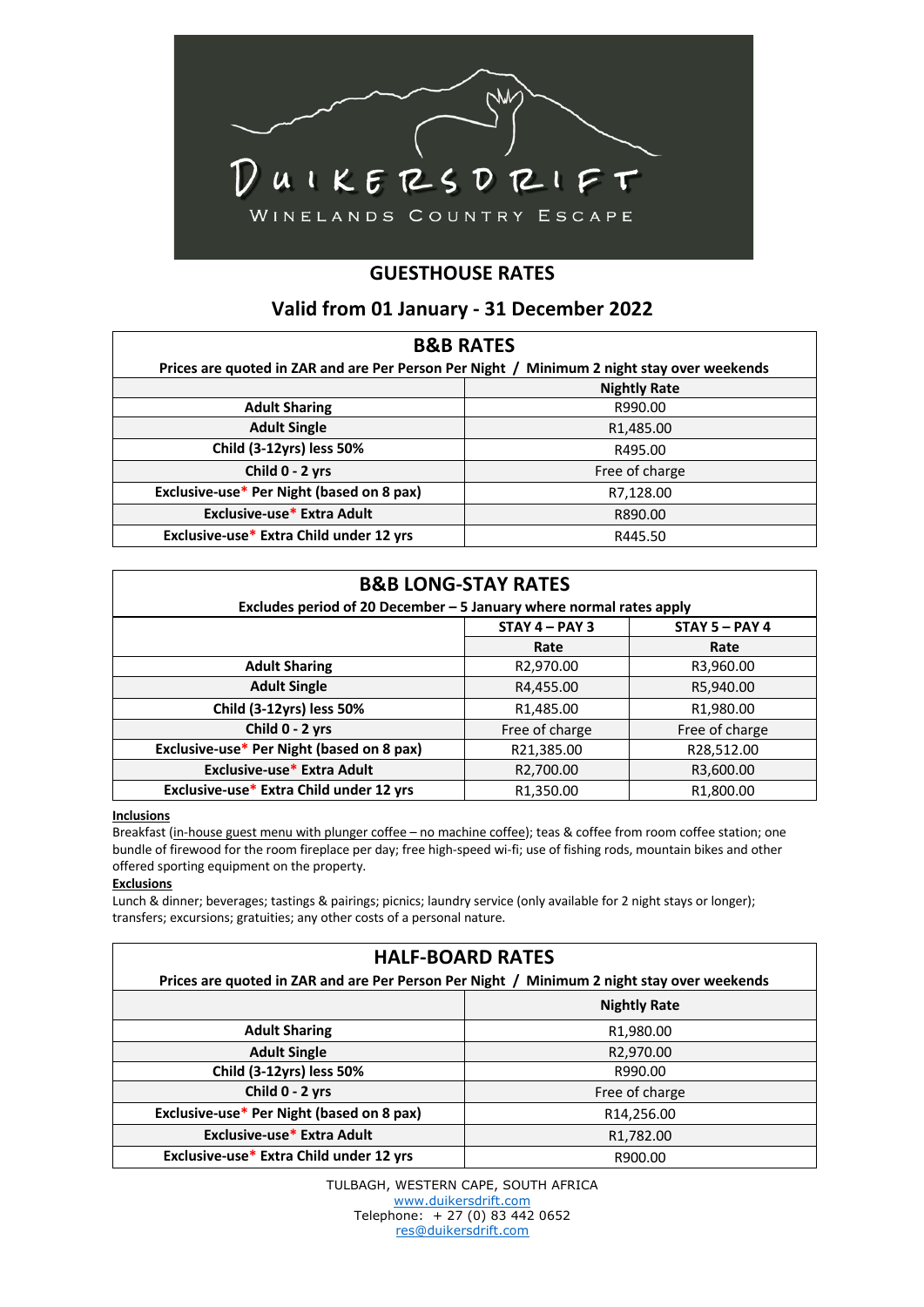# **HALF-BOARD LONG-STAY RATES**

|  | Excludes period of 20 December - 5 January where normal rates apply |
|--|---------------------------------------------------------------------|
|--|---------------------------------------------------------------------|

|                                           | $STAY 4 - PAY 3$ | $STAY 5 - PAY 4$ |
|-------------------------------------------|------------------|------------------|
|                                           | Rate             | Rate             |
| <b>Adult Sharing</b>                      | R5,940.00        | R7,920.00        |
| <b>Adult Single</b>                       | R8,910.00        | R11,880.00       |
| Child (3-12yrs) less 50%                  | R2,970.00        | R3,960.00        |
| Child 0 - 2 yrs                           | Free of charge   | Free of charge   |
| Exclusive-use* Per Night (based on 8 pax) | R42,770.00       | R57,025.00       |
| Exclusive-use* Extra Adult                | R5,345.00        | R7,128.00        |
| Exclusive-use* Extra Child under 12 yrs   | R2,700.00        | R3,600.00        |

#### **Inclusions**

Breakfast (in-house guest menu); dinner (restaurant menu : starter, main & dessert); a specific selection of local beverages (soft drinks, beers, spirits and specific wines only); teas & coffee from room coffee station; one bundle of firewood for the room fireplace per day; free high-speed wi-fi; use of fishing rods, mountain bikes and other offered sporting equipment on the property

### **Exclusions**

Lunch; premium & imported beverages (including craft beers & cocktails); tastings & pairings; picnics; laundry service (only available for 2 night stays or longer); transfers; tours / excursions; gratuities; any other costs of a personal nature

| <b>ALL-INCLUSIVE RATES</b><br>Prices are quoted in ZAR and are Per Person Per Night / Minimum 2 night stay over weekends |                        |  |  |
|--------------------------------------------------------------------------------------------------------------------------|------------------------|--|--|
|                                                                                                                          | <b>Nightly Rate</b>    |  |  |
| <b>Adult Sharing</b>                                                                                                     | R2,265.00              |  |  |
| <b>Adult Single</b>                                                                                                      | R3,397.50              |  |  |
| Child (3-12yrs) less 50%                                                                                                 | R1132.50               |  |  |
| Child 0 - 2 yrs                                                                                                          | Free of charge         |  |  |
| Exclusive-use* Per Night (based on 8 pax)                                                                                | R16,308.00             |  |  |
| Exclusive-use* Extra Adult                                                                                               | R2,038.50              |  |  |
| Exclusive-use* Extra Child under 12 yrs                                                                                  | R <sub>1</sub> ,020.00 |  |  |

| <b>ALL-INCLUSIVE LONG-STAY RATES</b><br>Excludes period of 20 December - 5 January where normal rates apply |                  |                  |  |
|-------------------------------------------------------------------------------------------------------------|------------------|------------------|--|
|                                                                                                             | $STAY 4 - PAY 3$ | $STAY 5 - PAY 4$ |  |
|                                                                                                             | Rate             | Rate             |  |
| <b>Adult Sharing</b>                                                                                        | R6,795.00        | R9,060.00        |  |
| <b>Adult Single</b>                                                                                         | R10,192.50       | R13,590.00       |  |
| Child (3-12yrs) less 50%                                                                                    | R3,397.50        | R4,530.00        |  |
| Child 0 - 2 yrs                                                                                             | Free of charge   | Free of charge   |  |
| Exclusive-use* Per Night (based on 8 pax)                                                                   | R48,925.00       | R65,232.00       |  |
| Exclusive-use* Extra Adult                                                                                  | R6,115.50        | R8,155.00        |  |
| Exclusive-use* Extra Child under 12 yrs                                                                     | R3,060.00        | R4,080.00        |  |

### **Inclusions**

Breakfast (in-house guest menu); lunch (restaurant or deli menu - 2 courses) & dinner (restaurant menu : starter, main & dessert); a specific selection of local beverages (soft drinks, beers, spirits and specific wines only); teas & coffee from room coffee station; one bundle of firewood for the room fireplace per day; free high-speed wi-fi; use of fishing rods, mountain bikes and other offered sporting equipment on the property

### **Exclusions**

Premium & imported beverages (including craft beers & cocktails); tastings & pairings; picnics; laundry service (only available for 2 night stays or longer); transfers; tours / excursions; gratuities; any other costs of a personal nature

## **\*For exclusive-use the following will apply:**

#### Prices above are based on 8 pax.

Maximum of 12 pax (adults or children) per group, with supplement for more than 8 Please contact us for exclusive-use rates for less than 8 people

> TULBAGH, WESTERN CAPE, SOUTH AFRICA www.duikersdrift.com Telephone: + 27 (0) 83 442 0652 res@duikersdrift.com